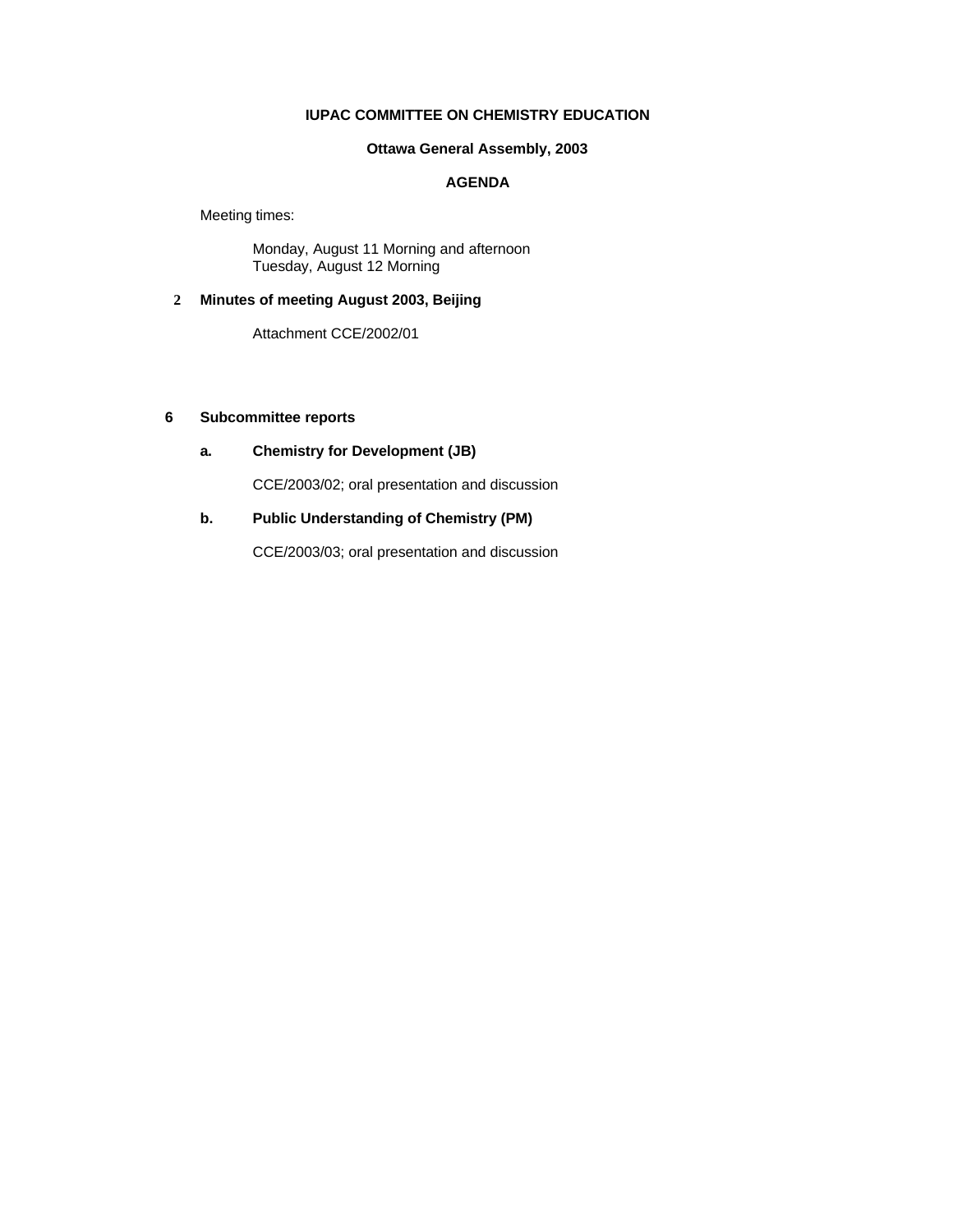CCE/2002/01

# **IUPAC COMMITTEE ON CHEMISTRY EDUCATION**

## Minutes of Meeting of 9, August, 2002, Beijing

**Present:** Farouk Fahmy, Bob Bucat, Choon Do, Colin Osborne [*vice* Tony Ashworth], Eva Akesson, Hale Bayram, Jiasong He, John Bradley, Lida Schoen, Masato Ito, Matti Nasakkala, Mei-Hung Chiu, Mordechai Livneh, Natalia Tarasova, Peter Atkins [Chairman], Peter Mahaffy, Qiankun Zhuang, Ram Lamba.

In attendance: A Pokrovsky [UNESCO], Alex Hebel [UNESCO], Sylvia Ware [ACS]

## **1. Introductions**

The Chairman noted that this was an historic first meeting and thanked IUPAC for financial assistance. Also noted that the Secretary, Elisa Maia, was not fit to travel to the meeting and wished her a speedy recovery. In her absence, John Bradley took minutes. Members introduced themselves.

## **2. Minutes of the final CTC meeting, Brisbane, July 2001**

Accepted.

### **3. Matters arising**

The MAP videotapes prepared by Nathan Lewis had been examined by some CTC members. There were mixed views: better animations were available elsewhere; too high level for school teachers in many countries; could be used for professional development of secondary teachers; sound can be switched off; the American Chemical Society (ACS) had declined endorsement. Agreed that usefulness was dependent on national context, and perhaps they could be endorsed with reservations. Agreed that John Bradley would make a technical assessment of the tapes and report to the Chairman, with recommendations.

## **4. Terms of reference**

The meeting noted its terms of reference:

- (1) To advise the President and the Executive Committee on matters relating to chemical education and the public appreciation of chemistry.
- (2) To maintain a portfolio of educational projects and to coordinate the educational activities of IUPAC.
- (3) To monitor chemistry education activities throughout the world and to disseminate information relating to chemical education, including the public appreciation of chemistry.
- (4) To develop liaisons with international organizations such as UNESCO, national and regional chemical societies, chemical education committees, and organizations concerned with the public understanding of science.

## **5. Membership**

a. General membership

The membership of the committee was noted. [CCE/2002/5/1]

The meeting also noted the following officers of the committee:

Peter Atkins, UK; CCE Chairman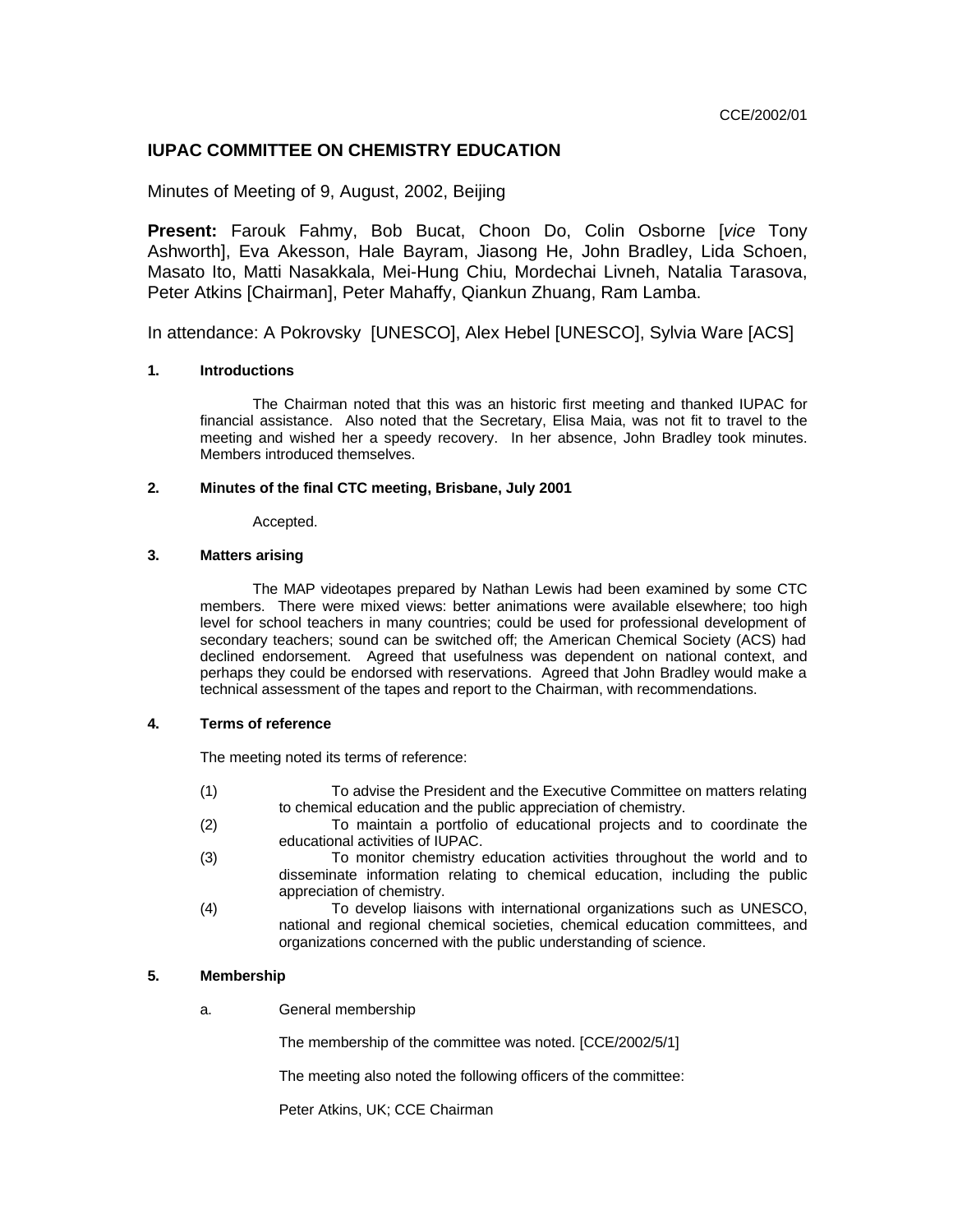John Bradley, ZA; CED Chairman Peter Mahaffy, CA; PUC Chairman Elisa Pestana, PT; Secretary and Project Coordinator

The chairman requested members to advise of any changes of details on the list.

a. COCI representation

The meeting noted with pleasure that COCI has agreed to nominate one of its members (Dr Luzius Senti, Switzerland) as representative on the CCE. The Chairman of CCE attends COCI meetings.

### **6. Consideration of CCE Strategy Document [CCE/2002/6/1]**

Items 1 and 2 of the minutes of the CCE Strategy Meeting were discussed under this heading. Other items were considered under the relevant headings of the Agenda.

1. Organization of the CCE

Approved the subcommittee names:

*Subcommittee 1*: Chemistry Education for Development, CED *Subcommittee 2*: Public Understanding of Chemistry, PUC

and membership:

CED:

Ram Lamba, Puerto Rico Natalia Tarasova, Russia Alvaro Chrispino, Brazil Dr Shoukry, Egypt\* Professor Wandiga, Kenya\* Professor Sevilla, Phillipines\*

PUS:

Tony Ashmore, UK Lida Schoen, Netherlands Choon Do, Korea Yoshito Takeuchi, Japan Joseph Schwarcz, Canada\* Professor Balusubramanian, India\*

\*Not members of the CCE

The meeting approved the addition of Professor R. Bucat to be membership of the subcommittee on Public Understanding of Chemistry.

- 1. Future strategy of the CCE
- 2A. External relations

Noted the fruitful meeting of COCI attended by the Chairman, who is a member of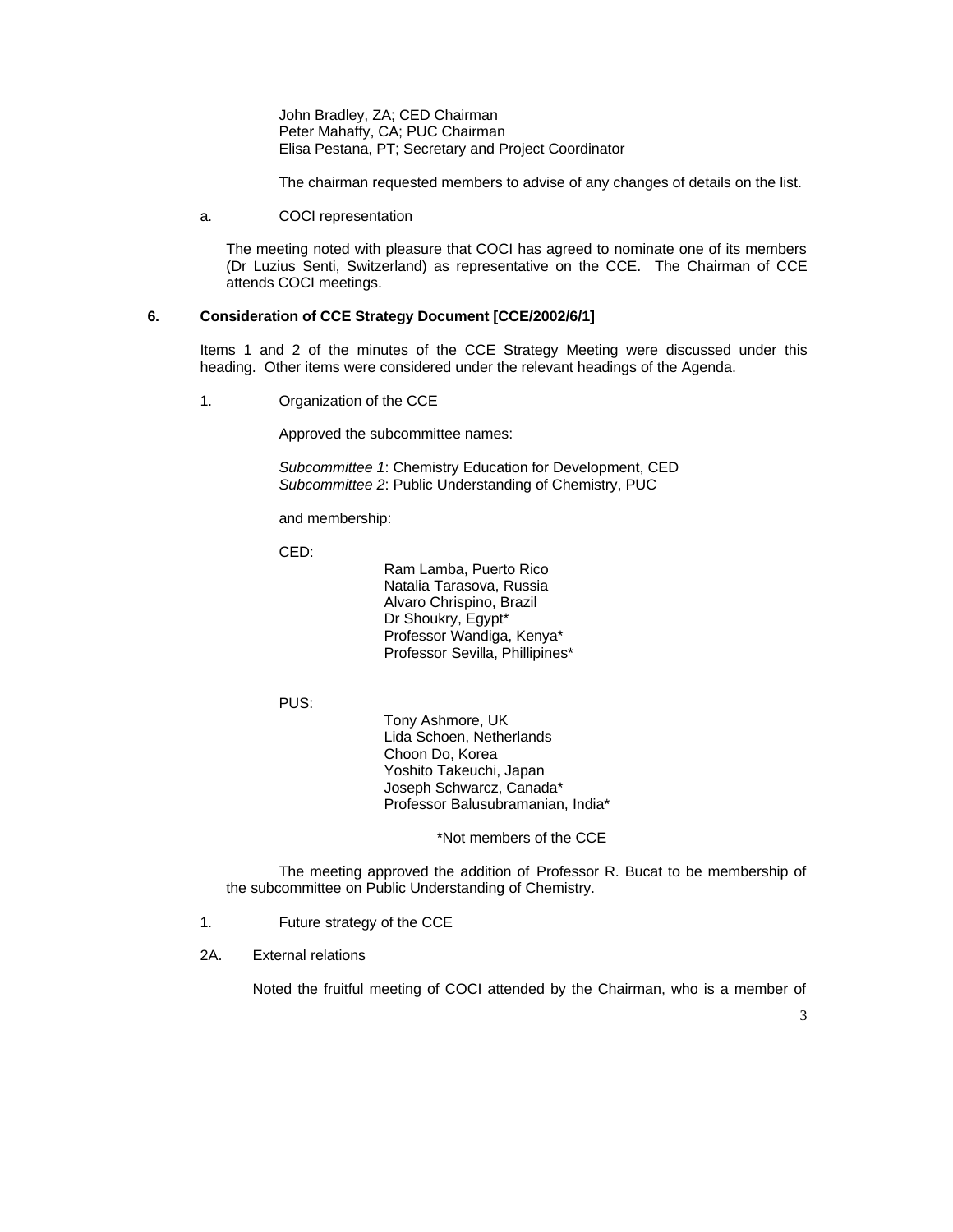that Committee. A working group, which included Peter Mahaffy, was established to assist chemical industry in expressing itself.

Noted with appreciation the attendance of Jiasong He, representing the Macromolecular Division.

The Inter-Union meeting convened by the Chairman had already borne fruit with the Workshop on *New Directions in the Teaching and Learning of Science*, during 17 ICCE. UNESCO was positively interested in the development.

Some start had been made at activating relations with ICSU. Development of relations with national societies had started with the American Chemical Society and the Royal Society of Chemistry (UK).

### 2B. Future strategy of the CCE itself

Noted the principal function expressed as "flow of ideas". The guidelines for projects aimed to steer project formulation but not to exclude others and were approved as follows:

I. Projects that contribute to the flow of ideas.

II Projects based on ideas that emerge within a country and are perceived to have regional or global significance.

III Project that encourage curriculum development within a region or subregion, where local requirements have indicated a demand.

IV Projects that contribute to the distribution of good practice and information within a region or subregion, using the appropriate language.

Projects strongly urged by Divisions and Standing Committees that have an educational dimension or are perceived as relevant to the public understanding of chemistry.

VI Projects that reach into regions and subregions that are currently underrepresented in IUPAC activity.

VII Projects based on innovations within a country that are perceived by those outside the country as having potential regional or global significance.

VIII Projects encouraging inter-Union collaboration.

IX Projects that are innovative in the realm of the public understanding of chemistry.

X Projects that are a response to an explicitly demonstrable demand within a region or subregion.

XI Projects that encourage collaboration between countries in a region or between regions and subregions.

XII Projects where IUPAC seed money is helpful to gain access to other sources of funding.

Purely notionally, the meeting considered regions and subregions in transition to be:

Eastern Europe South America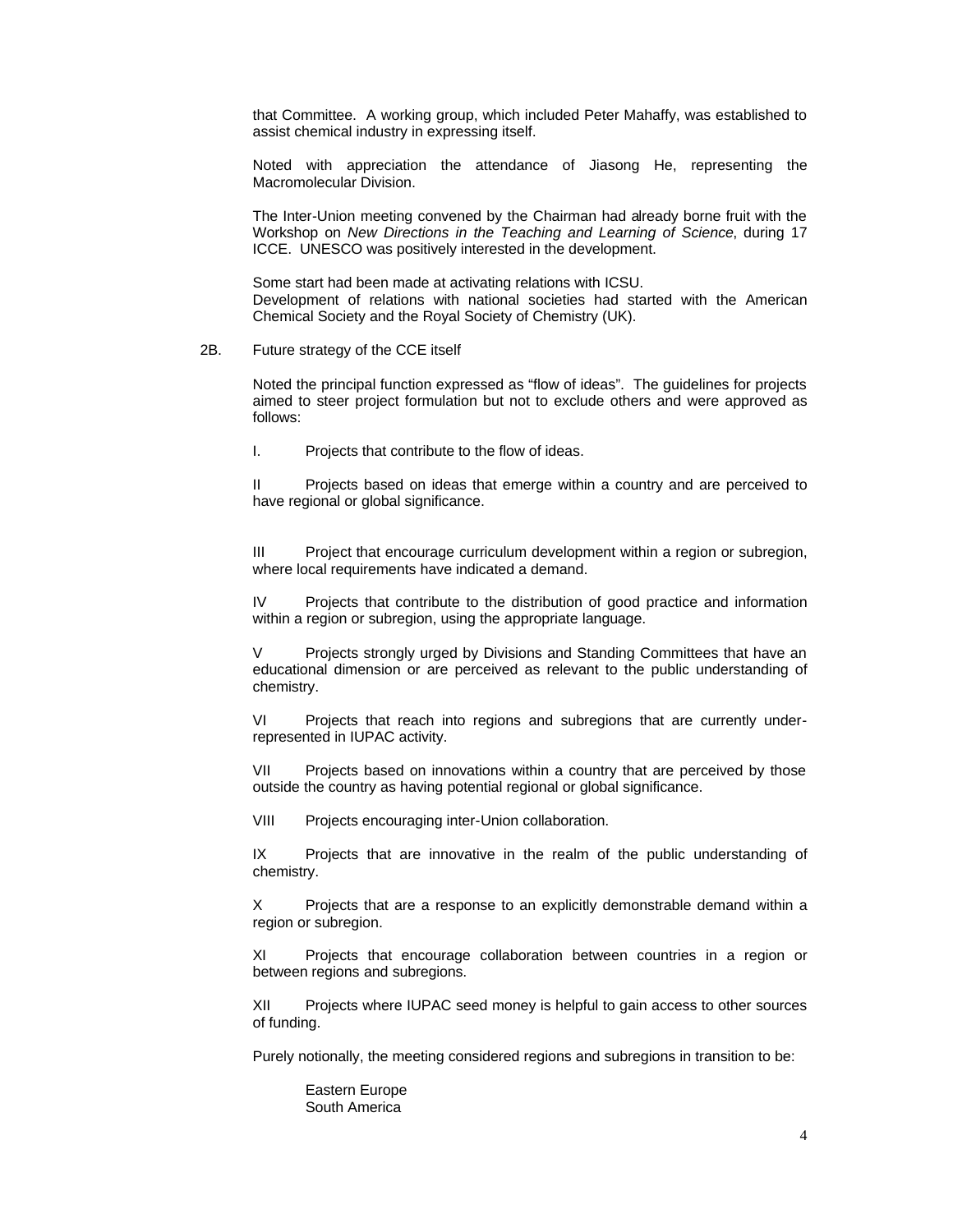Caribbean South-East Asia Far East Middle East North Africa Sub-Saharan Africa

As such the guidelines should be seen as stimuli for project ideas. Noted the emphasis on regionalization. Regional activity should give rise to strong roots. The meeting agreed to a suggestion from the UNESCO representative that the term 'subregion', be incorporated [as above].

## **7. International Conferences on Chemical Education**

## a. Timing of meetings

Noted that currently ICCEs occurred in even years and in the same month as the BCCE in the USA. The dates of 18 ICCE in Turkey were now fixed. If ICCEs moved to odd years, there would be a potential conflict with the World Chemical Congress (WCC) and General Assembly of IUPAC. Although WCC had little chemistry education content, the General Assembly implied a CCE meeting. This required the attendance of National Representatives as far as possible. Since their attendance depended on national funding, there would probably be no funding provided in the same year for participation in an ICCE. Considered it unlikely that the principal meeting of CCE could be held at ICCE rather than at the General Assembly.

Noted that the Chem Ed conference in Canada and the European Conference on Chemical Education were also held in odd years. Noted that Korea had made a definite offer to host 19 ICCE in 2006 – the  $60<sup>th</sup>$  Anniversary of the Korean Chemical Society.

Agreed that a change from even to odd years for future ICCEs could not be justified at present. Every effort would be made to plan dates well in advance and to minimise conflict with BCCE.

### a. Future meetings

Congratulated the Turkish delegates on their presentation on 18 ICCE made at the Conference. Noted the valuable meeting of the International Organizing Committee that had taken place thereafter. An Inter-Union plenary session had been requested, to give the concept major visibility, and UNESCO would support it. The Macromolecular Division had requested a session devoted to polymer chemistry education: they would arrange invited speakers.

The meeting approved the proposal from Korea to host 19 ICCE in 2006. Noted that the Chairman had received an informal proposal from Malaysia to host a future ICCE.

The meeting urged that a procedure be developed to ensure that the selection of ICCE sites was less *ad hoc*.

### **8. Subcommittees**

### a. Chemistry Education for Development

John Bradley had discussed the ideas contained in the Strategy Document with the two members of the subcommittee present in Beijing. These ideas were endorsed and it was also noted that the forthcoming World Summit on Sustainable Development in Johannesburg could provide important additional ideas. Currently, a number of programmes were continuing, especially in cooperation with UNESCO. UNESCO has secured funding for introductory microscale chemistry workshops in 35 further countries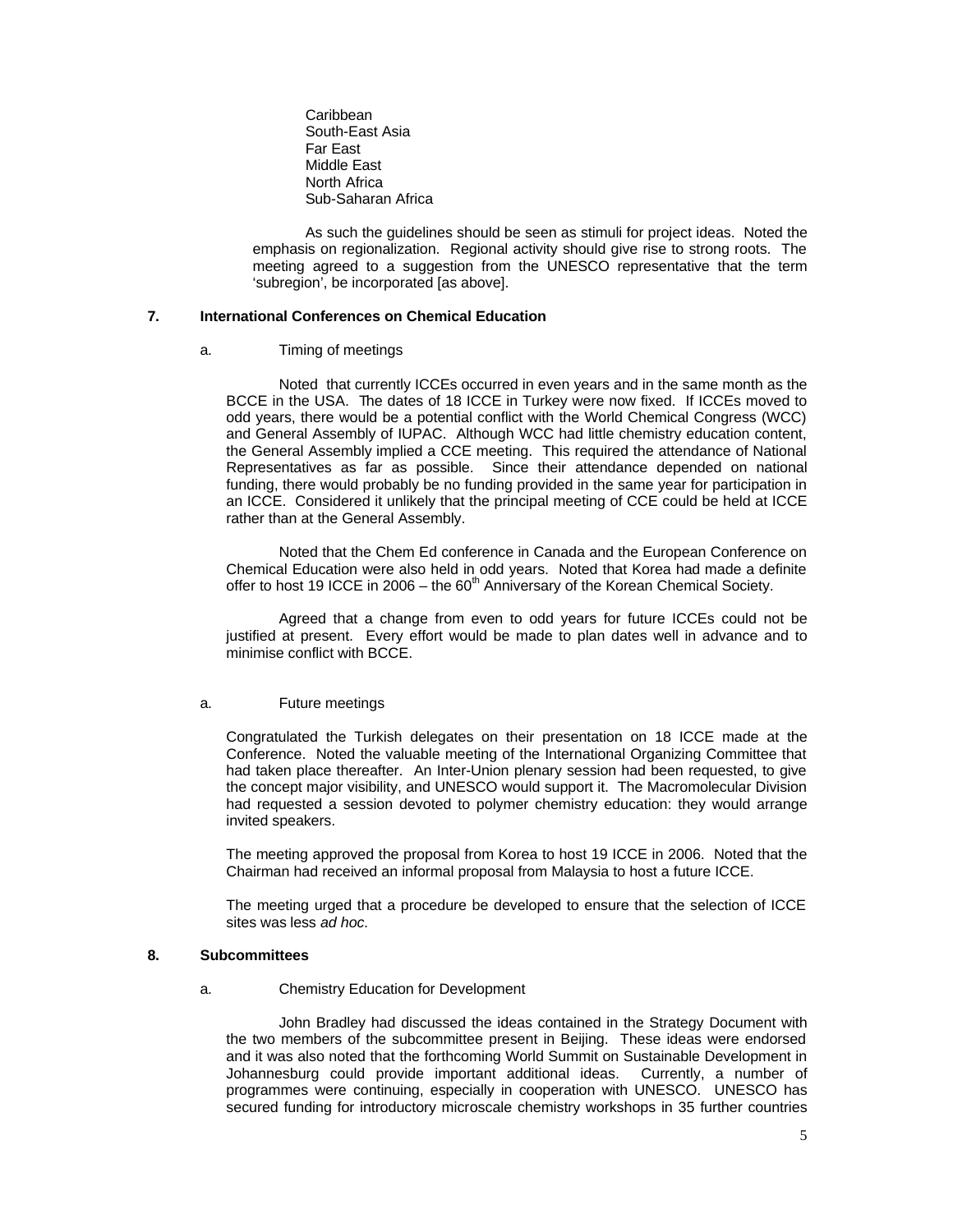over the next two years. Within Africa, 22 countries (drawn from North, West, East, South and Central African regions and involving English, French, Portuguese, Spanish and Arabic languages) will also be enabled to conduct pilot projects. Noted that UNESCO had secured the support of SINOPEC to do the Chinese translation of "Introduction to Toxicology" and to support a workshop in China later in the year.

Queried the status of the proposal to produce an IUPAC Periodic Table for wide distribution. John Bradley reported that he had received a disk from the IUPAC Secretariat but there had been technical difficulties in accessing and editing it. The proposal had originated in the International Chemistry Council – Executive Committee, and he had been asked informally to put forward suggestions and costings. Recommended that a project proposal be prepared.

## a. Public Understanding of Chemistry

Peter Mahaffy described the multi-facetted and diffuse character of the issue, which has very different significance in different parts of the World. Some IUPAC activities (eg the publication on endocrine disrupters) already have potential for exploitation. Interactions with other Unions may reveal other opportunities.

A principal aim is again a flow of ideas: between different countries (eg. using Chemistry Education International) and to the media (eg. using events like the WCC and ICCE). A one-day symposium will be held within the WCC in Ottawa (2003) and there may also be a session within the programme of 18 ICCE.

A prize for chemical outreach is being considered.

Noted that public appreciation was perhaps a more realistic aim than public understanding for these initiatives. Noted that ACS is running a \$40 million media program, similar to the Plastics Council, and that CCE-PUC should be familiar with the scope and limitations of this.

Masato Ito reported that CEI is now on the IUPAC website and invited members to recommend articles. Some keynote and plenary lectures from 17 ICCE may be selected for publication.

## **9. Projects**

#### a. Procedures for assessment

In the past assessment had been received from only a small number of members when project proposals were circulated. The Chairman urged all members to take the assessment task more seriously, so that many opinions could be gathered.

The meeting agreed to form a CCE project subcommittee to review reports received. Agreed this should comprise the Chairman, Secretary (as Project Coordinator), Professor Robert Bucat, and Professor Ram Lamba.

### a. Current projects in consideration

.

The current status of projects under review is posted at http://www.iupac.org/projects/p\_review/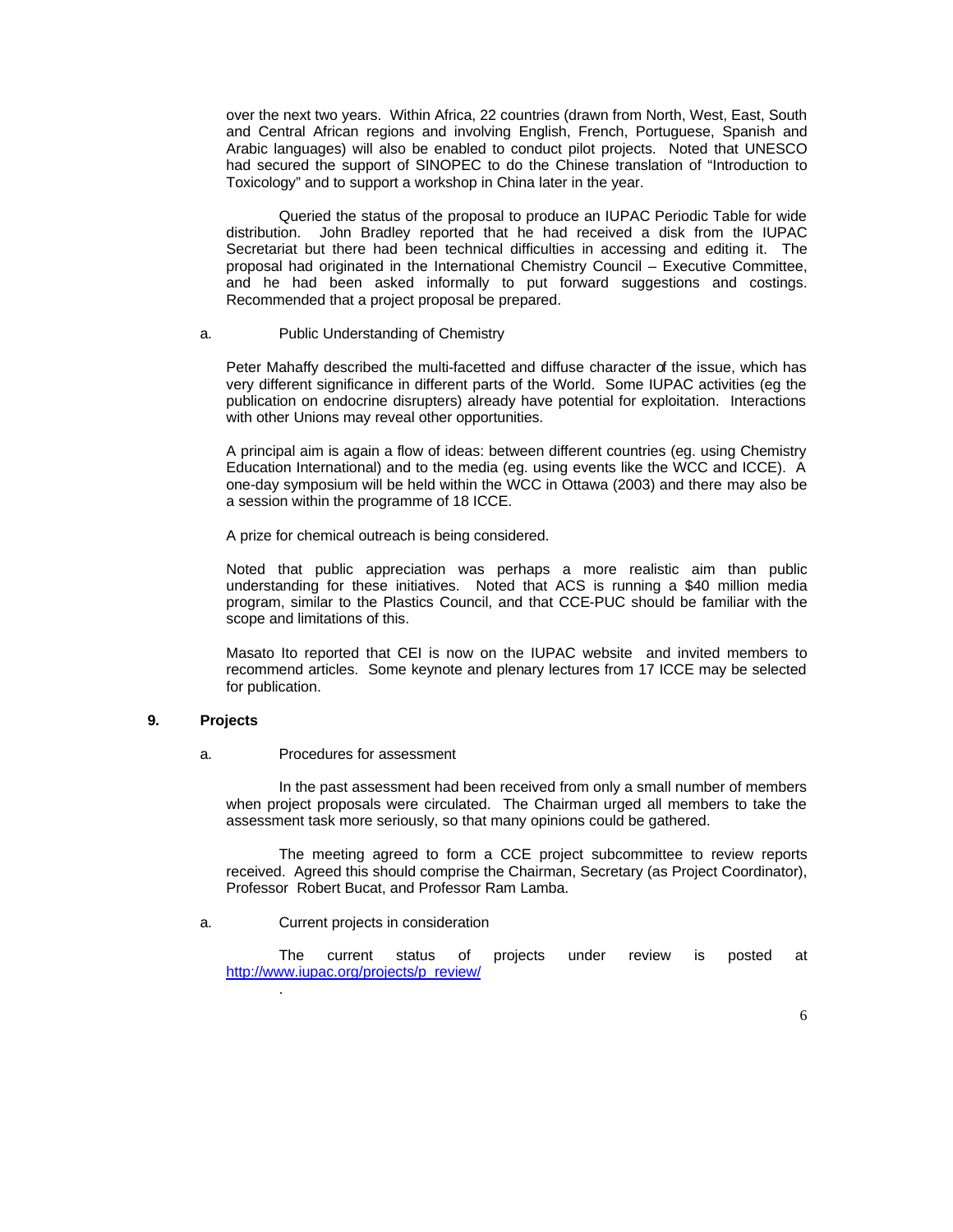### a. New projects

The Chairman strongly urged members to initiate projects. Lida Schoen noted her interest in extending Science Across the World into new areas.

### **10. Financial matters**

- a. The Chairman reported that the CCE was currently running within its operating budget.
- b. Noted that CCE had a budget for administrative expenses but not for projects. By contrast all Divisions had budgets for both. In light of the existing projects inherited from CTC and the extent to which these had been able to get UNESCO support, as well as the high expectations of the new CCE, members unanimously requested the Chairman to seek urgent allocation of a projects budget.
- c. Acknowledged with gratitude the \$7 500 granted by IUPAC to support this first meeting of CCE.
- a. The Chairman expressed the deep appreciation of CCE to Dr Pokrovsky, for his active, strong support by means of ideas and funding from UNESCO.

### **11. Inter-Union collaboration**

- a. A report on the Inter-Union Workshop on New Directions in Teaching and Learning Science will be circulated. Noted with gratitude the financial support for the workshop by UNESCO and ICSU.
- a. Noted the report [CCE/2002/11/1] on the Inter-Union meeting held at RTP had been circulated. Noted the meeting was initiated by UNESCO and convened by the Chairman and had made three main recommendations. UNESCO encouraged Chairman and had made three main recommendations. interdisciplinarity and Dr Pokrovsky remarked that it would create 8 – 10 Fellowships for basic research and education of this kind. It was proposed to link the IUPAC website with those of other Unions, subject to their approval.

## **12. DIDAC**

Noted the need to assess the impact of this large project.

UNESCO was paying AGFA for the author rights. A CD-ROM and a book will be published and distributed with extra-budgetary funds secured by UNESCO. A \$225 000 project will distribute the products in Africa. Posters will be produced for rural schools using US State Department funds. According to UNESCO's agreement with AGFA, only the text on Water and the Atmosphere may be modified. Suggested that CCE endorses this project. Noted however the wish to assess impact: information relevant to future projects could be gained, for example, regarding country differences. Noted that CTC had endorsed the DIDAC materials, following a presentation and discussion at the Berlin meeting (1999). A proposal for IUPAC support of the promotion of DIDAC in less-developed countries had been submitted by COCI with CTC endorsement. It was believed that no decision had been made. Agreed the project proposal should be circulated to CCE members.

Noted that UNESCO member states had requested action during the current biennium, and if this failed to materialise the budget allocation would be lost for ever. Noted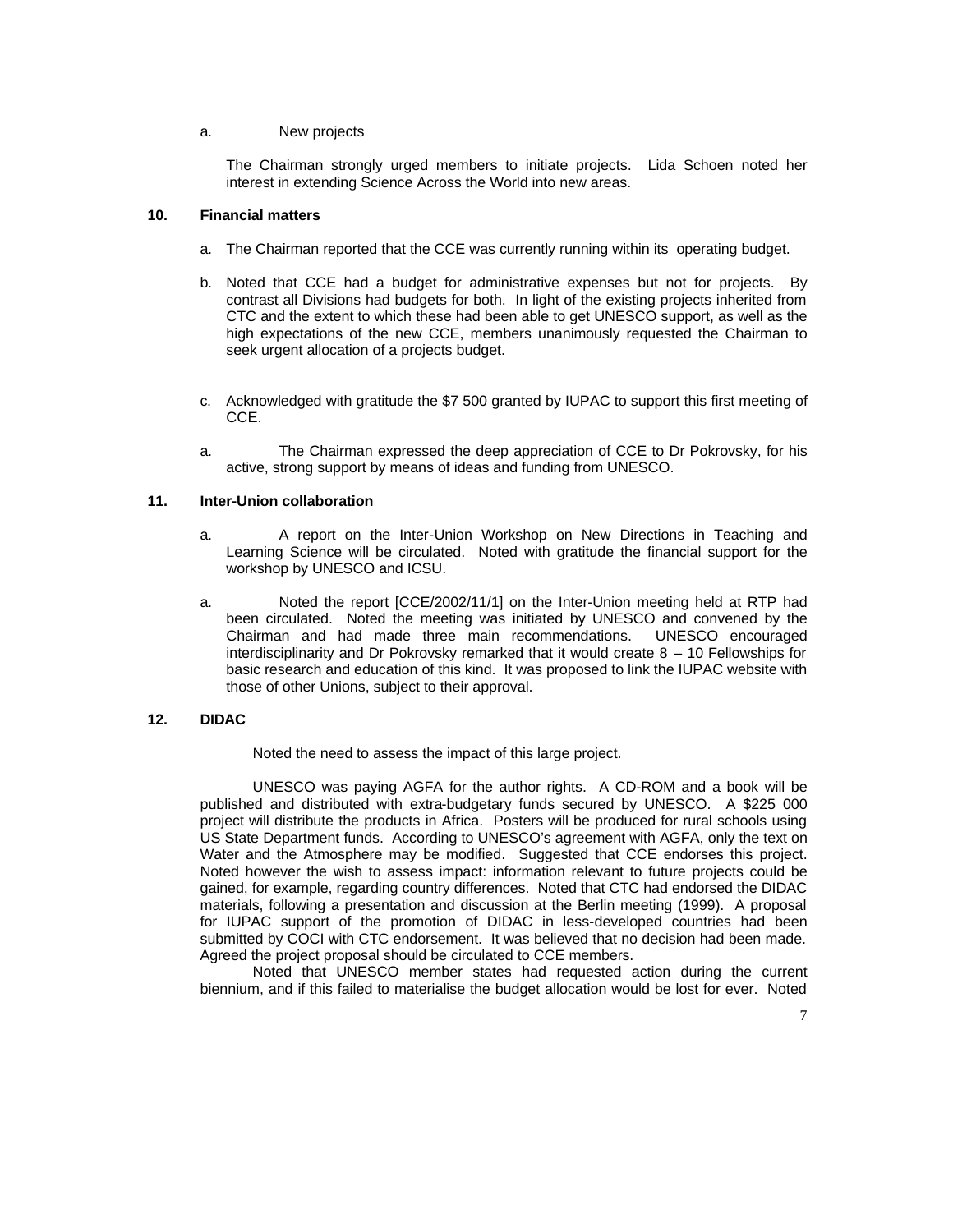further that inclusion of IUPAC's logo on the proposed book was contingent upon some financial contribution, albeit minor.

[Note added subsequent to the meeting: In consultation between the chairman and the Secretary General, it has been agreed to give this project fast-track status; consequently, funds have been released from IUPAC to UNESCO, and the project can now move forward.]

## **13. IUPAC Strategic Plan**

Approved the document [CCE/2002/12/1] circulated with the agenda.

### **14. IUPAC General Assembly, Ottawa, 2003**

The Chairman outlined the IUPAC initiative to convene a World Chemistry Leadership Meeting (WCLM) at Brisbane. This had drawn little support from industry and it might therefore be appropriate for the WCLM in Ottawa to adopt a theme of central interest to chemical industry. If so, then chemical industry should contribute financial support, and the Chairman will recommend to IUPAC accordingly.

Noted that a satellite symposium on chemical education had been organized in conjunction with the World Chemical Congress in Brisbane. Perhaps this could become a regular feature, fitting into alternate years with the ICCEs. Incorporation within WCC might be better, however.

### **15. Dates of future meetings**

The committee noted the following dates:

General Assembly, August 10 – 15, 2003 Council, August 16 – 17, 2003 World Chemistry Leadership Meeting, August 15, 2003 Next meeting of CCE: August 11 – 12, 2003

## **16. Any other business**

There was no other business. The Chairman thanked members and observers for their attendance.

# **JB, Acting Secretary CCE**

20 August 2002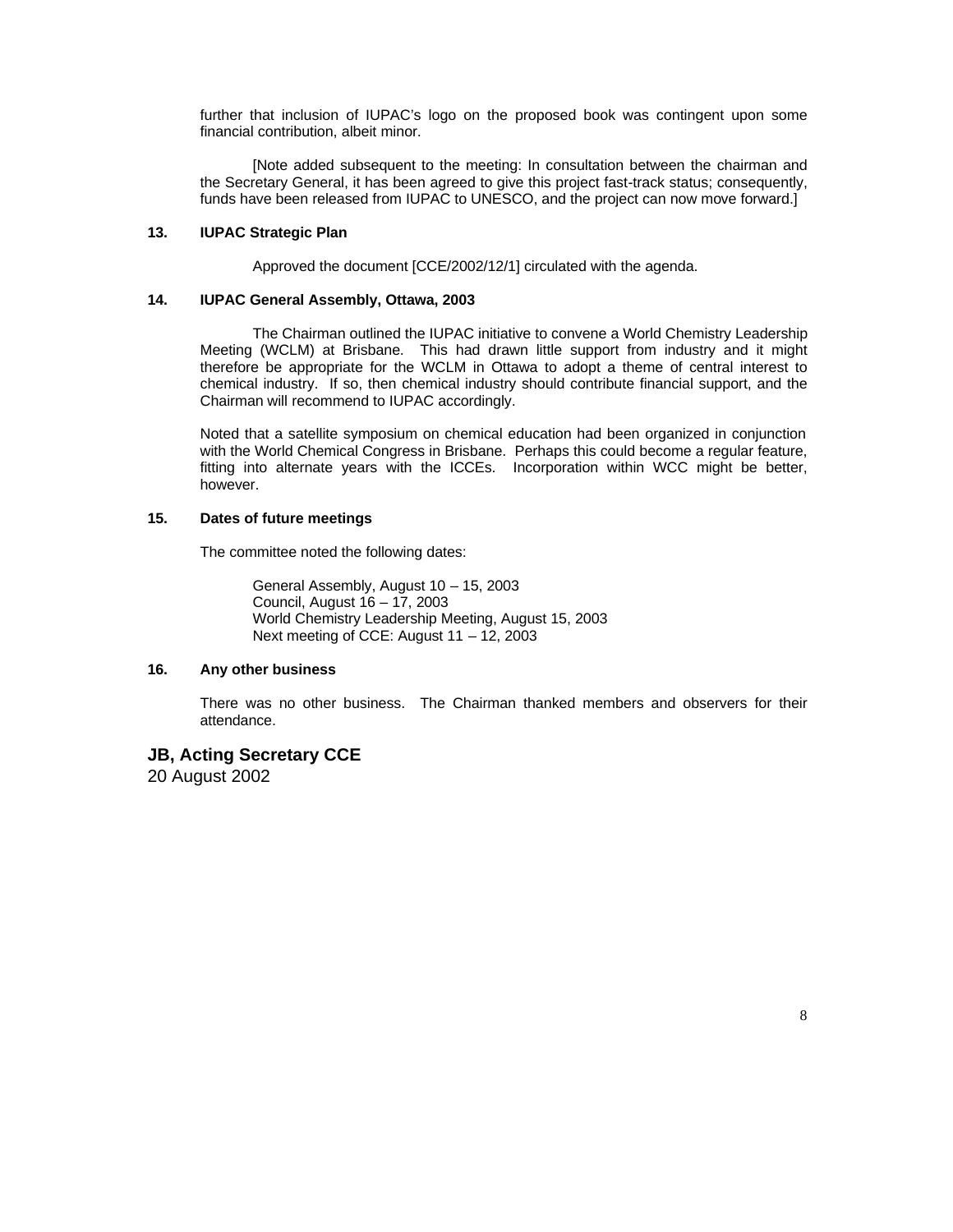### **REPORT ON SUB-COMMITTEE FOR CHEMISTRY EDUCATION IN DEVELOPMENT FOR THE 2001–2003 BIENNIUM**

# **INAUGURATION AND COMPOSITION OF THE SUB-COMMITTEE**

The sub-committee was conceived in the deliberations of the Education Strategy Development Committee (ESDC) that took place in the previous biennium. The recommendation to form the subcommittee was approved at the 41<sup>st</sup> IUPAC Council meeting held on 7-8 July, 2001 (Brisbane). It was born on 1 January, 2002 with Prof JD Bradley as its first chairman. The ESDC Report had outlined the proposed aims of the sub-committee, but it was clearly important and urgent to clarify these and to map its place and role within the new Committee on Chemistry Education (CCE). A CCE strategy meeting was held in New York in March, 2002, at which this was discussed. Also at this meeting the composition of the sub-committee was discussed and six possible members identified. An attempt was made to obtain a wide geographic distribution, with inclusion of prominent and active chemistry educators from developing countries and countries in transition. To achieve this it was also agreed to invite some members from countries that are not members of IUPAC. Following the meeting all invitees agreed to serve as follows:

 Prof R Lamba (Puerto Rico) Prof N Tarasova (Russia) Prof A Chrispino (Brasil) Prof A Shoukry (Egypt) Prof S Wandiga (Kenya) Prof F Sevilla (Philippines)

## **PROJECTS**

 The sub-committee (CED) inherited two major, active projects from the previous dispensation (CTC). Activities within these existing projects are first described.

1. Small-Scale Chemistry

This project has continued intensively in association with UNESCO (Basic Sciences Division). During this biennium several more countries have hosted introductory workshops, which introduce and advocate the benefits of small-scale chemistry practical work: Azerbaidjan, Botswana, Cape Verde, China, Congo (Brazzaville), Eritrea, Guinea-Bissau, Hong Kong, Latvia, Liberia, Mauritius, Morocco, Namibia, Seychelles, Sierra Leone, Sudan, Swaziland, Ukraine and Uzbekhistan. A number of these countries, as well as those previously visited, have been sufficiently inspired to establish pilot projects. These are designed locally to evaluate the application of the concept in the local conditions and in relation to the national curriculum. UNESCO has been very active and successful in soliciting funds from donor organisations to support the programme. IUPAC has also approved a project supporting the programme.

 Alongside this workshop activity, the important task of translation of example worksheets into national languages also continues. Spanish and Uzbekh translations have been completed; the latter has been taken by Afghan translators to prepare Pushtu and Dhari language versions in anticipation of an intervention in Afghanistan.

 The impact of the IUPAC-UNESCO Global Programme is significant. Centres promoting small-scale methods (with particular reference to school education) are emerging spontaneously in a number of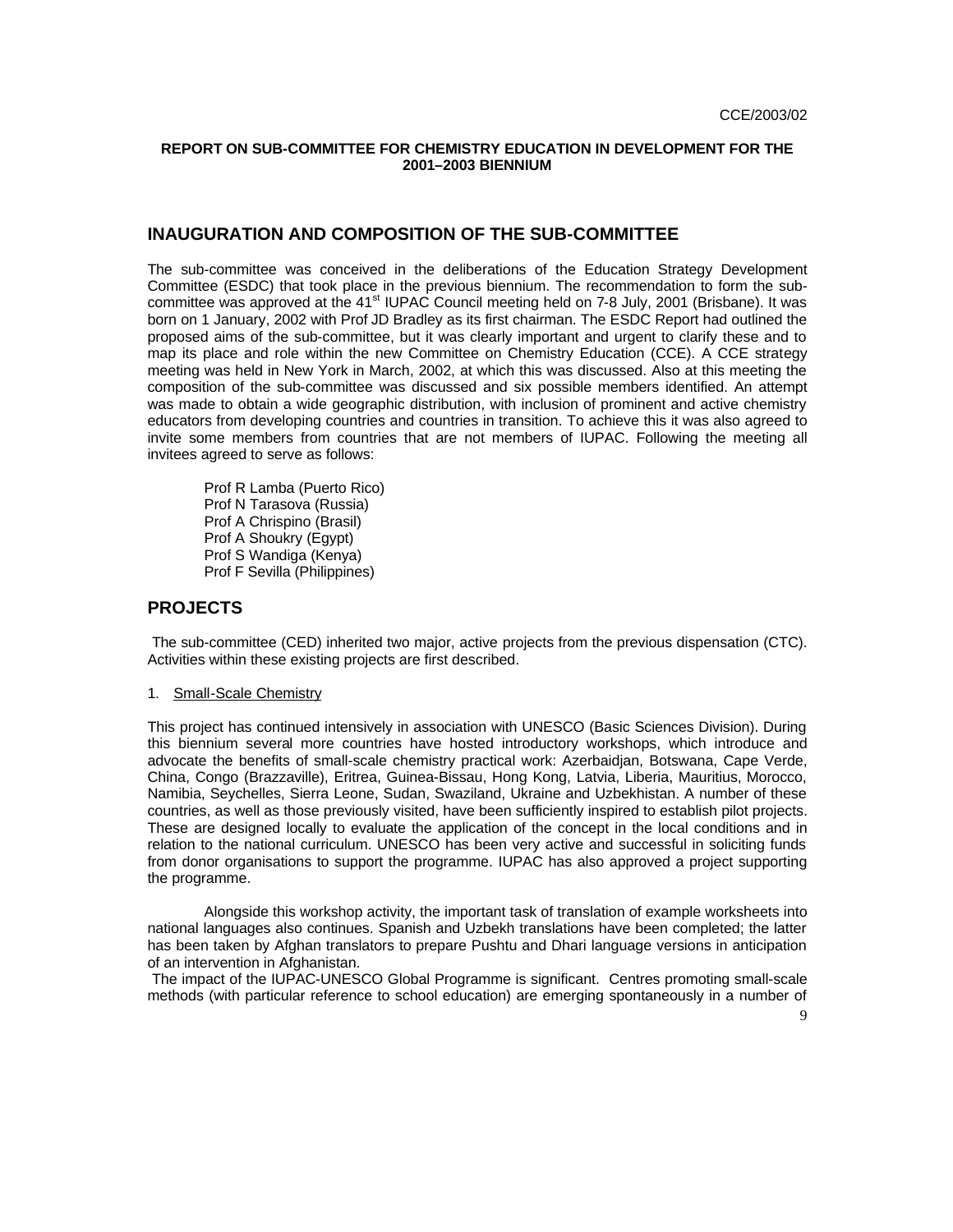countries. Illustrative of the impact now perceptible in Africa at least, was the MINEDAF VIII Conference held in Dar es Salaam in December 2002. This triennial meeting of Ministers of Education in Africa, which covers all aspects of education policy, included an afternoon session on "Microscience Experiences", chaired by the Minister of Education of Cameroon. On this occasion Prof Bradley represented IUPAC, and addressed delegates on IUPAC and on the IUPAC-UNESCO Global Programme.

 Prof Wandiga is also active in East Africa promoting the concept in Kenya, Uganda and Tanzania, from the Centre for Science and Technology Innovation in Nairobi. Prof Sevilla, a long-time promoter of cost-effective practical work in science, hosted a workshop in Manila at the University of Santo Tomas during 2002, and is planning further activities in his region. A description of aspects of the Programme appeared in Chemistry International (24, No3, pp 8- 10, 2002).

## 1. DIDAC

This project has also become a joint effort of IUPAC and UNESCO. It has also benefited from the very active support of UNESCO in soliciting funds and negotiating with Agfa Gevaert. This has permitted the distribution of sample sets of resources in several countries, and the translation of the textual materials into a number of languages. Cost savings have been achieved by linking the presentation on the DIDAC resources and the personal delivery of these, with the holding of a small-scale chemistry workshop. As the financial and technical support of Agfa Gevaert is now being withdrawn, transfer of the rights to the materials to UNESCO is taking place. UNESCO, in cooperation with IUPAX, aims to distribute the material electronically for free use worldwide. The review and endorsement of DIDAC by COCI AND CTC in the previous biennium, is now bearing fruit on a global scale. The convening of a symposium on DIDAC within the programme of the  $39<sup>th</sup>$  IUPAC Congress, recognises this coming to global maturity of a project first conceived in Belgium to mark the 75<sup>th</sup> anniversary of IUPAC. Once again we are indebted to UNESCO for so successfully assisting IUPAC in advancing "the worldwide aspects of the chemical sciences".

### 1. IUPAC Periodic Table

The publication of a small laminated Periodic Table, to mark the  $80<sup>th</sup>$  anniversary of IUPAC prompted the idea that something of this kind would have wide appeal in the world of chemistry education. Two possibilities were envisaged: it could either be a commercial venture, earning revenue for IUPAC, or it could be designed for free distribution. The evaluation of this concept and its formulation as a project have not yet been completed.

# **COMMUNICATION**

Since the inauguration of CED there has been a meeting of CCE on the occasion of the  $17<sup>th</sup>$  ICCE in Beijing. Unfortunately only two members of CED (Profs Lamba and Tarasova) were attending. Nevertheless the opportunity was taken to discuss on an informal basis the policy guidelines proposed for CED at the strategy meeting in New York. The chairman has also met on other occasions during 2002, Profs Wandiga and Sevilla. Electronic communication needs to be intensified in future.

# **CONCLUSION**

 The very significant benefit to CED of cooperation with UNESCO is clear, and we wish to record our gratitude to Dr Pokrovsky for this.

**JB Chairman, CED** July 2003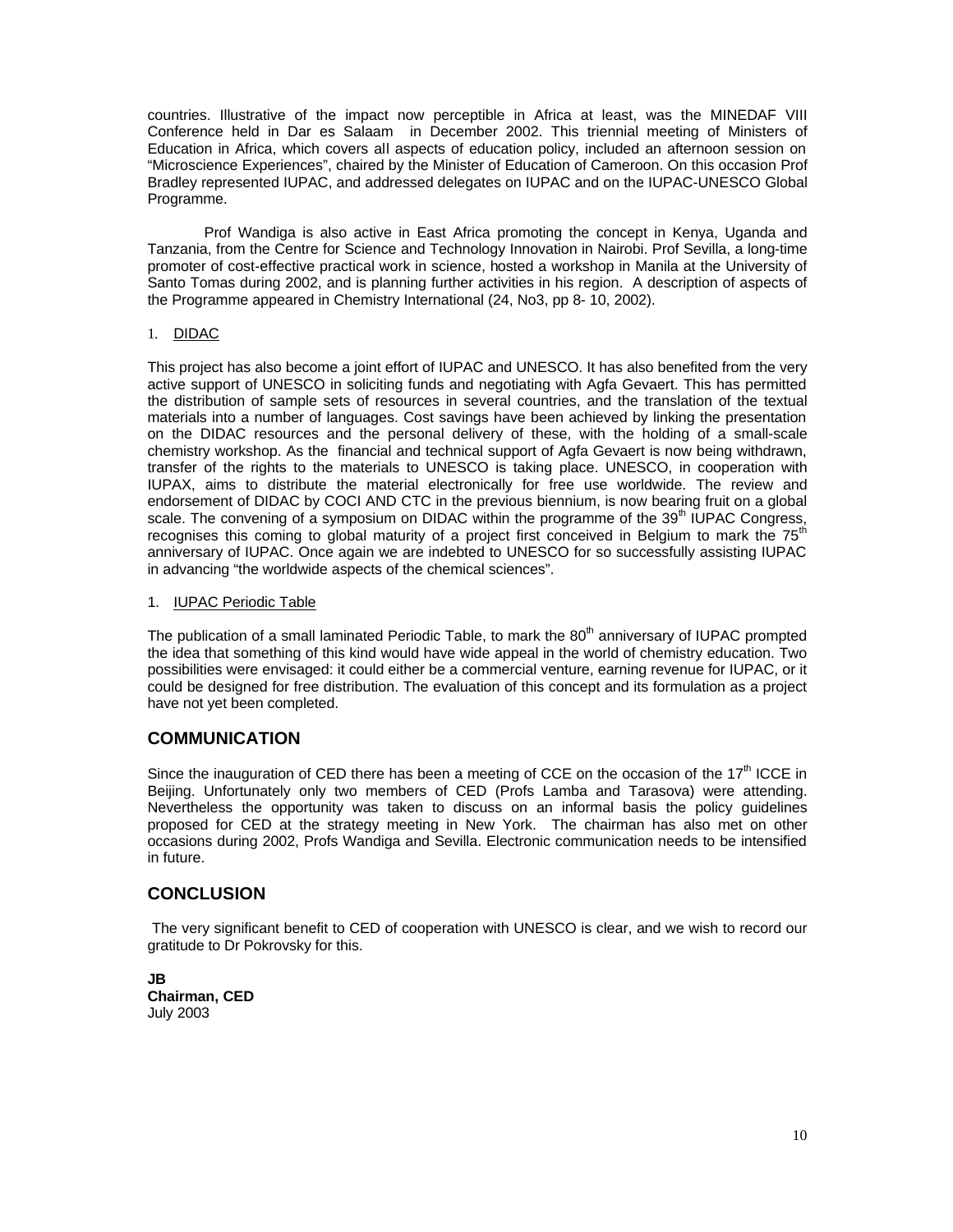### **REPORT ON THE CCE PUBLIC UNDERSTANDING OF CHEMISTRY SUBCOMMITTEE**

**cat·a·lyst (kät'l-ïst)** n. 1. Chemistry. A substance, usually used in small amounts relative to the reactants, that modifies and increases the rate of a reaction without being consumed in the process. *(Am. Heritage Dictionary, 3rd ed.)*

How can IUPAC serve as a catalyst to increase the global public understanding of chemistry? This is a critical long-range goal for our international union with a mandate to: "advance the worldwide aspects of the chemical sciences and contribute to the application of chemistry in the service of humankind."

The Public Understanding of Chemistry (PUC) has now begun it's task of trying to discover the substances and effective doses needed to catalyze IUPAC efforts to build mutual trust and communication between chemistry and the general public. The subcommittee held its first informal meeting at the 17<sup>th</sup> International Conference on Chemical Education in Beijing in August 2002, where five of eight members who were able to attend set the direction for the Committee's work.

Subcommittee members are:

Dr. Anthony D. Ashmore (UK) Dr. D. Balasubramanian (India) Professor Robert B. Bucat (Australia) Professor Choon H. Do (Korea) Dr. Lida Schoen (Netherlands) Professor Joseph Schwarcz (Canada) Professor Yoshito Takeuchi (Japan) Professor Peter Mahaffy (Canada, Chair)

In our first year, the PUC subcommittee has focused on three activities:

(1) We are preparing a proposal for an IUPAC project to map and evaluate existing public understanding of science efforts and propose a focus for PUC activities. Consistent with IUPAC's focus, activities will likely be centered on facilitating communication among those responsible for ongoing public understanding initiatives, and encouraging others to fill in the gaps that are identified. It is clear that much of our work will be done electronically, and the Internet will be an important tool in communicating what is being done. Bob Bucat <br/>bucat@chem.uwa.edu.au> is coordinating the preparation of a project proposal. He welcomes your comments.

(2) We will catalyze discussion on the Public Understanding of Chemistry at the  $39<sup>th</sup>$  IUPAC Congress, held jointly this year with the 86<sup>th</sup> Conference of the Canadian Society for Chemistry (session CE03 of the Congress, on Aug 14, 2003). On that date a series of three symposia featuring invited speakers will be held, focusing on various aspects of the public understanding of chemistry. Symposia titles and the invited speakers are as follows: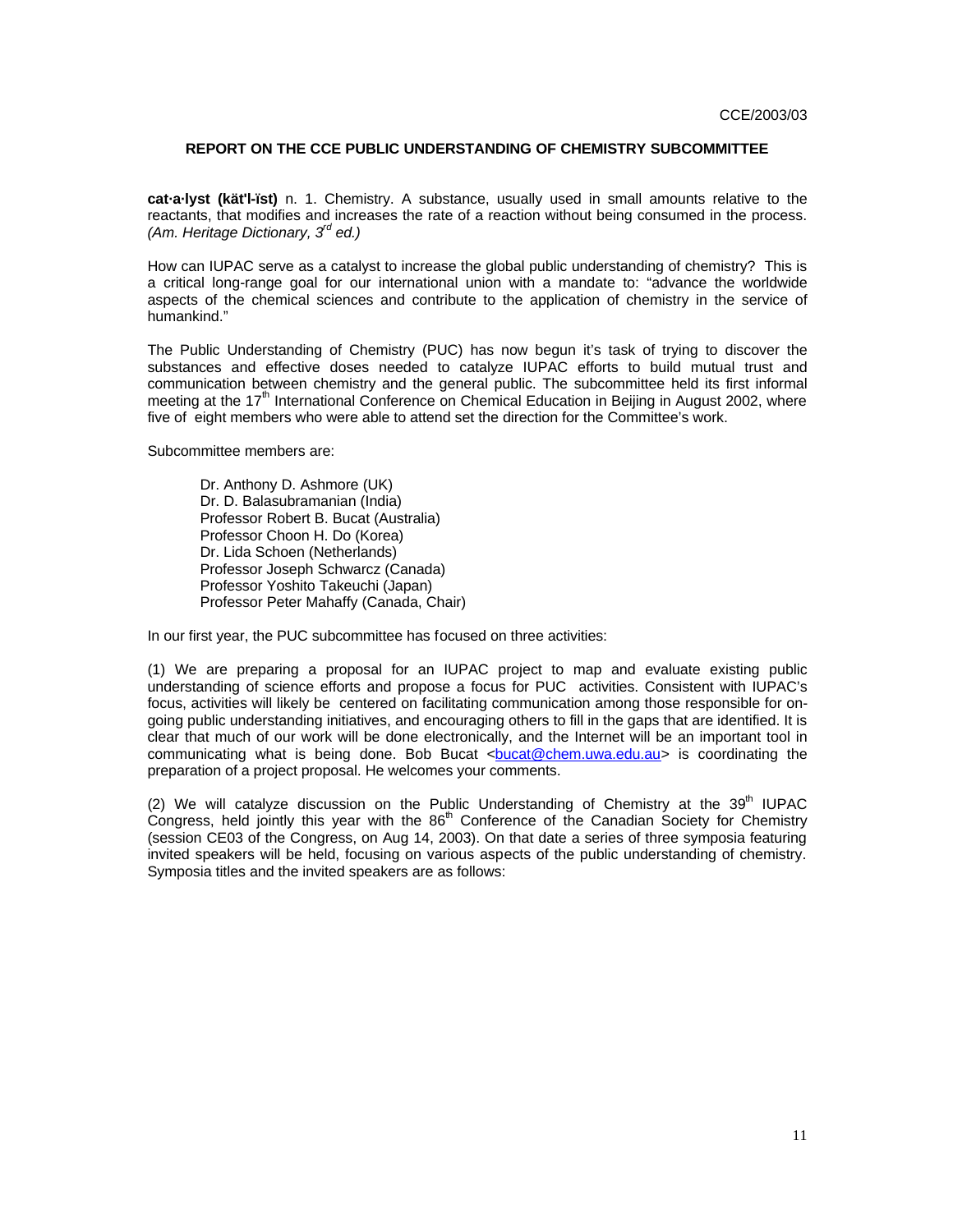**The Flow of Ideas Between Chemists and the Public Through the Media, sponsored by DOW** Canada, and featuring - *Madeleine Jacobs*, editor-in-chief, Chemical & Engineering News, USA; *Claire McLoughlin*, Press & Public Relations, Royal Society of Chemistry, UK; *Vince Smith*, President, Dow Chemical Canada Inc.; *Ian Shugart*, Assistant Deputy Minister, Health Policy and Communications Branch, Health Canada.

*Key questions to be addressed include:* 

- -- How do ideas flow between chemistry and the public through the media?
- -- What role could the media play in facilitating a credible two-way dialogue between those involved in chemistry and the public?
- -- How can this dialogue help build trust and increased understanding of the role that chemistry plays in people's lives?

**The Flow of Ideas from the Research Lab to Industrial or Public Use, sponsored** by Imperial Oil Products and Chemicals, featuring - *Howard Alper*, Vice-rector, University of Ottawa and President of the Royal Society of Canada*; Jean-Claude Gavrel*, Director, Networks of Centres of Excellence, NSERC, Canada; *Ole Kihle*, PE Products Technology Manager, Polymers Technology Centre, Imperial Oil Limited, Canada.

*Key questions to be addressed include:* 

- -- How do ideas flow between the research lab and industry or public use?
- -- How are ideas originating in the research laboratory translated into eventual refinement of technologies for industrial and public use?
- -- How are needs perceived by industry and the public translated back into the research laboratory?
- -- What are the various interactions among academia, government and industry within this product cycle, and how can a convergence of interests can be optimized?
- · *The Flow of Ideas Through Society*, sponsored by Shell Canada Chemicals, featuring *Neil Camarta*, senior vice-president, oilsands, Shell Canada; *Peter Calamai*, science writer, Toronto Star; *Stuart Smith*, chair, Ensyn Technologies, past chair of the National Round Table on the Environment and the Economy and past chair, Science Council of Canada; *David Harpp*, McGill University Office for Chemistry and Society, Canada; *Elizabeth Dowdeswell*, president, Nuclear Waste Management Organization, former Assistant Deputy Minister, Environment Canada and former executive director of the United Nations Environmental Program.

*Key questions to be addressed include:*

- -- How do ideas flow through society?
- -- How can chemistry, the central science, continue to make significant contributions to the well being of society and provide benefits for future generations?
- -- How does chemistry position itself and interact with other key disciplines concerned with the health of people and the environment, social justice,